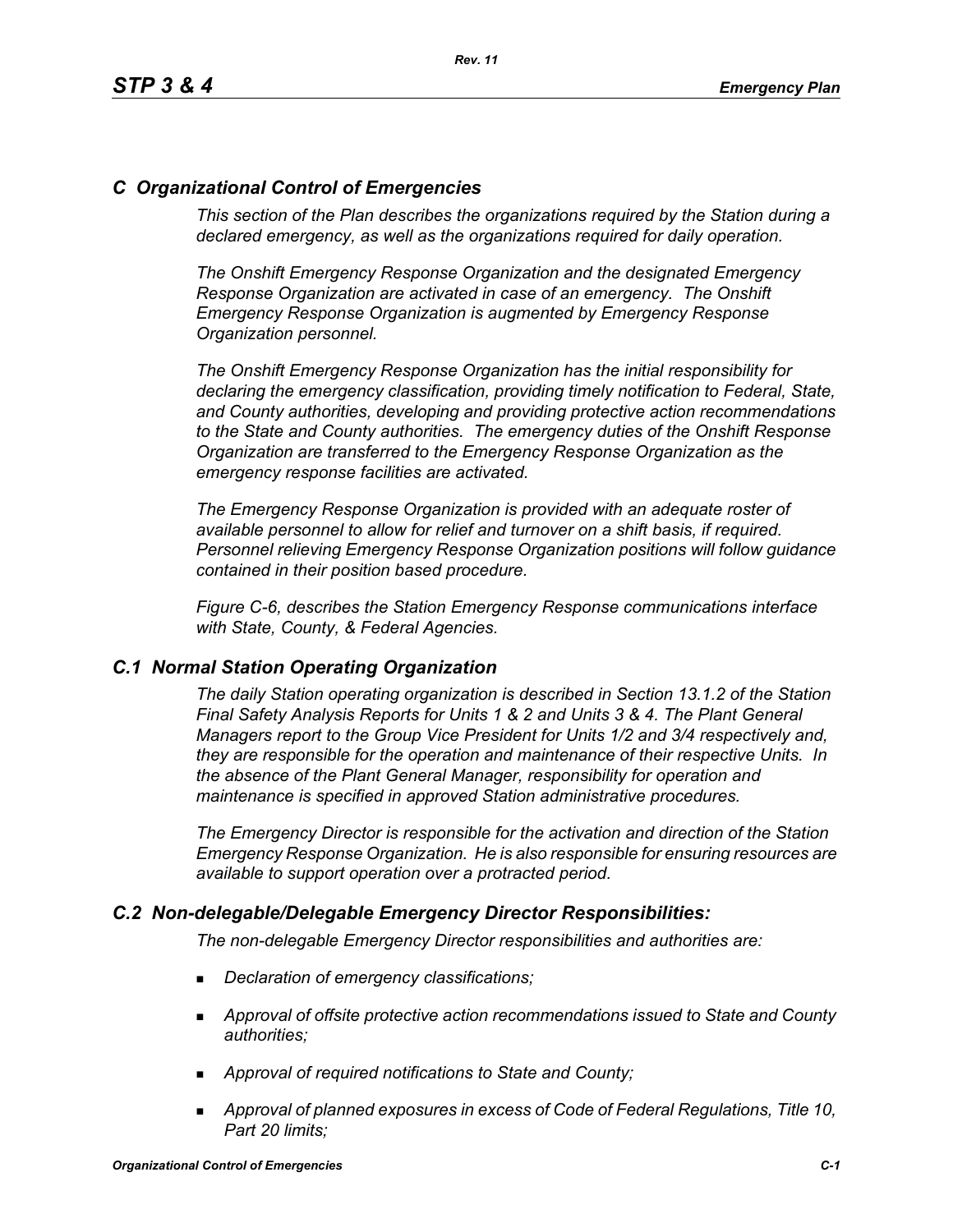- *Authorizing the use of Potassium Iodide;*
- *Approval of departures from license conditions per Code of Federal Regulations, Title 10, Part 50.54(x) for emergency response activities NOT related to Control Room Operation actions.*
- *Declaring entry into the Severe Accident Management Guidelines.*

*The delegable Emergency Director responsibilities and authorities are:*

- *Requesting of Federal assistance through the NRC;*
- *Approval of press releases prior to issuance;*
- *Approval of required notifications to the NRC;*
- *Approval of commitments to the NRC.*

*These responsibilities and authorities shall be transferred from the Shift Supervisor, who may initially assume the role of Emergency Director at the onset of the emergency, to the Technical Support Center Manager or the Emergency Operations Facility Director as each assumes responsibilities and authorities of the Emergency Director.*

## *C.3 On-shift Emergency Response Organization*

*Should an emergency be declared, the Shift Supervisor (Emergency Director) activates the Onshift Emergency Response Organization from the normal operating staff. The individuals constituting the Onshift Emergency Response Organization will assume their respective titles and the responsibilities for their position until relieved as necessary.*

*The Onshift Emergency Response Organization is composed of members of the Plant Operations staff, the Shift Technical Advisor, Health Physics, Chemistry, Maintenance, Plant Protection, and Emergency Response Teams. The Onshift Emergency Response Organization may be supplemented as needed by the Emergency Director as required by the situation. The onshift complement provides for the capability of 24 hours per day emergency response. Positions for the Onshift Emergency Response Organization are depicted in Figure C-1. The Onshift Emergency Response Organization meets the personnel requirements of NUREG-0654/FEMA-REP-1, Rev. 1, Section B, Table B-1. The duties of the onshift complement, as an initial Emergency Response Organization, are similar to their normal duties, except as described below.*

## *C.3.1 Shift Supervisor*

*The Shift Supervisor initially assumes the position of Emergency Director until relieved by the Technical Support Center Manager or the Emergency Operations Facility Director. The key responsibilities of the Emergency Director are:*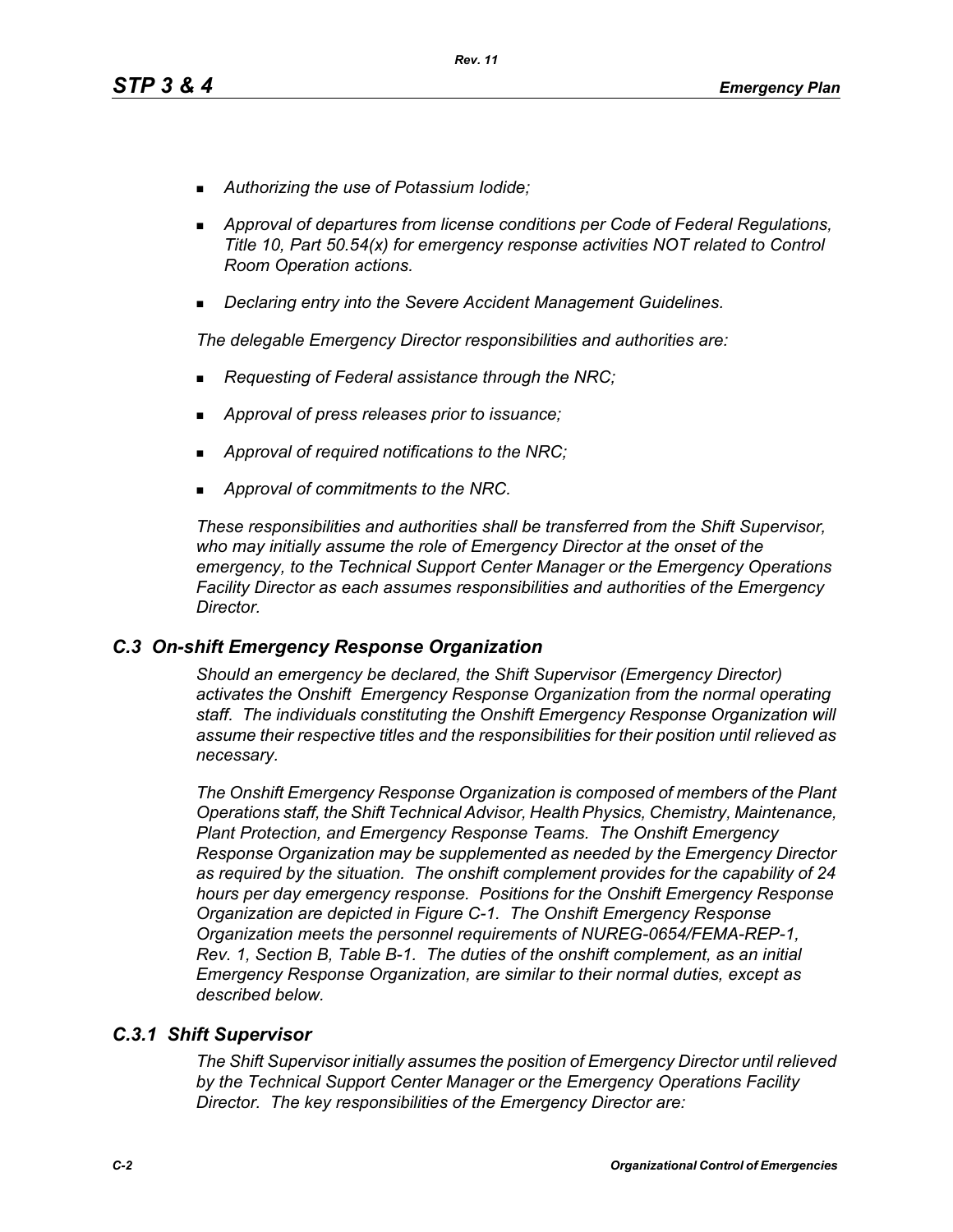- *Recognize, classify, and declare the emergency condition;*
- *Completing notifications and making protective action recommendations to offsite agencies;*
- *Directing onsite emergency response activities, monitoring plant conditions for changes in Emergency Action Levels and emergency classifications, and directing Control Room response to mitigate the emergency condition.*
- **Diangleh Emergency Director responsibilities and authorities are assumed by the** *Technical Support Center Manager or Emergency Operations Facility Director, the Shift Supervisor remains in the Control Room, but reports to the Operations Manager.*

### *C.3.2 Acting Radiological Manager*

*An onshift senior radiological protection technician shall assume the position of Acting Radiological Manager until relieved by the Radiological Manager in the Technical Support Center. The Acting Radiological Manager reports via telephone to the Emergency Director in the Control Room at an Unusual Event and assists with the activation of the Operations Support Center at an Alert or higher emergency classification. The key responsibilities of the Acting Radiological Manager are:*

- *Assessing Station radiological and environmental conditions;*
- *Responding to radiological problems;*
- *Identifying special radiological protective measures;*
- *Determining special Radiation Work Permit requirements;*
- *Verifying emergency classification if based on radiological Emergency Action Levels;*
- *Reviewing and recommending emergency exposures to emergency response personnel in excess of Code of Federal Regulations, Title 10, Part 20 limits;*
- *Ensuring adequate inventories of radiological supplies, equipment, and Radiation Protection personnel are available.*
- *Providing prompt dose projection when requested.*

*During an Alert or higher emergency classification, the Acting Radiological Manager, after being relieved of responsibility and authority by the Radiological Manager in the Technical Support Center, assumes the responsibilities of the Assistant Radiological Coordinator in the Operations Support Center.*

## *C.3.3 Acting Security Manager*

*The onshift Security Force Supervisor assumes the position of Acting Security Manager until relieved by the Security Manager in the Technical Support Center. The*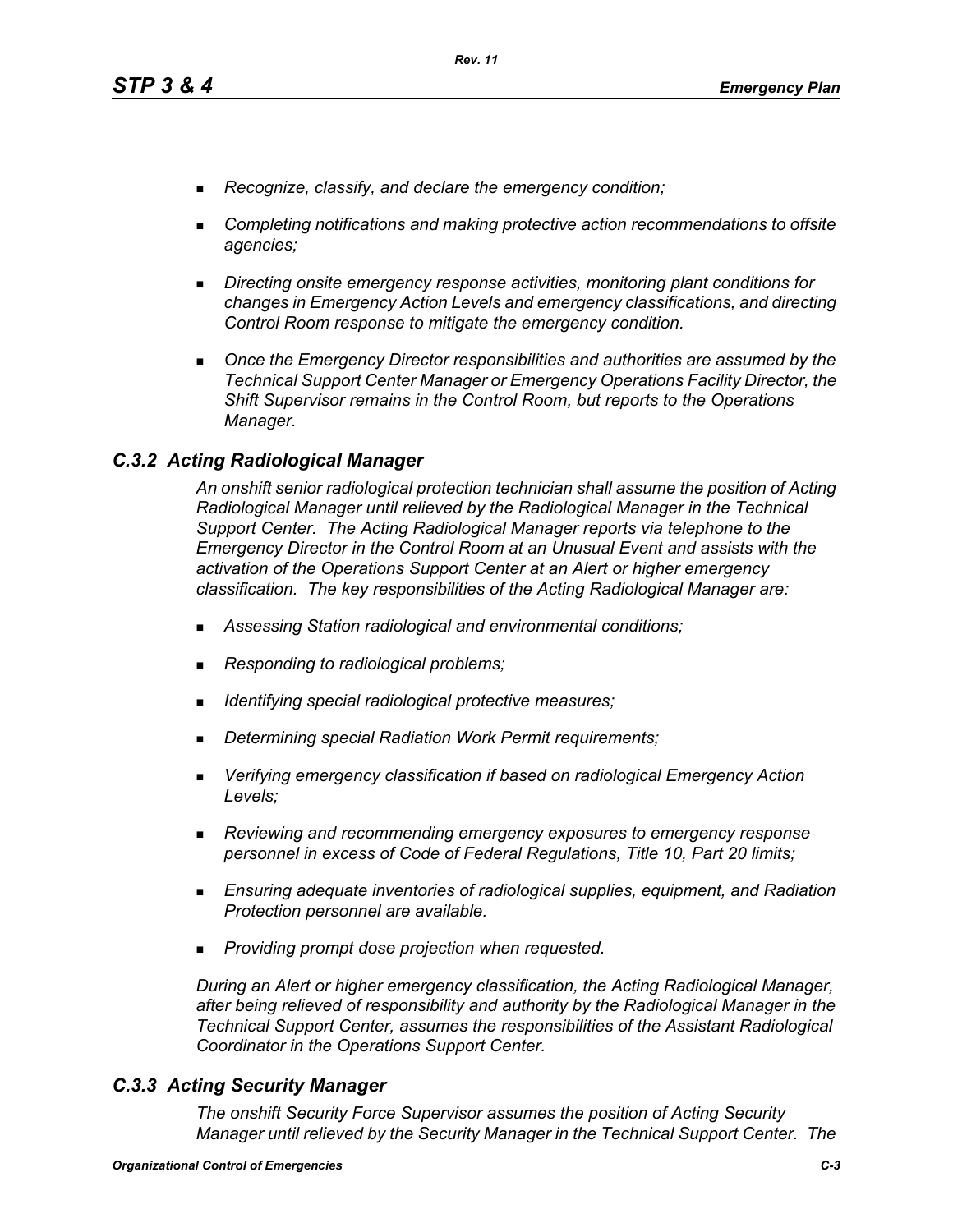*Acting Security Manager reports via telephone to the Emergency Director in the Control Room at an Unusual Event or higher emergency classification. The key responsibilities of the Acting Security Manager are:*

- *Directing the implementation of Security emergency response activities as specified in the Station Safeguards Security Plan;*
- *Activating the Emergency Notification and Response System;*
- *Implementing assembly and accountability efforts;*
- *Establishing special access controls;*
- *Providing for the expedient entry and exit of emergency vehicles;*
- *Directing changes to security operations based on radiological conditions.*

*During an Alert or higher emergency classification, the onshift Security Force Supervisor, after being relieved of Acting Security Manager responsibility and authority by the Security Manager in the Technical Support Center, returns to the responsibilities of the Security Force Supervisor.*

### *C.3.4 Acting Operations Support Center Coordinator*

*The onshift Duty Maintenance Supervisor assumes the position of Acting Operations Support Center Coordinator (0ERP01-ZV-SHO4) until relieved by the Operations Support Center Coordinator. The Acting Operations Support Center Coordinator reports via telephone to the Emergency Director in the Control Room at an Unusual Event. The key responsibilities of the Acting Operations Support Center Coordinator are:*

- *Providing ongoing maintenance support to activities assigned by the Emergency Director;*
- *Ensuring that emergency team activities are performed in accordance with approved procedures and policy;*
- *Ensuring that deviations from Station procedures and NRC regulations are approved by the Emergency Director;*
- *Establishing and staffing the Operations Support Center with onshift personnel to support plant emergency response activities, if requested by the Emergency Director;*
- *Ensuring that emergency teams formed and dispatched are properly briefed and status monitored;*
- *May fulfill Radiological Protection (double asterisk) functions from Table C-1, (Access Control, Dosimetry Issue, Personnel Monitoring, and Search & Rescue).*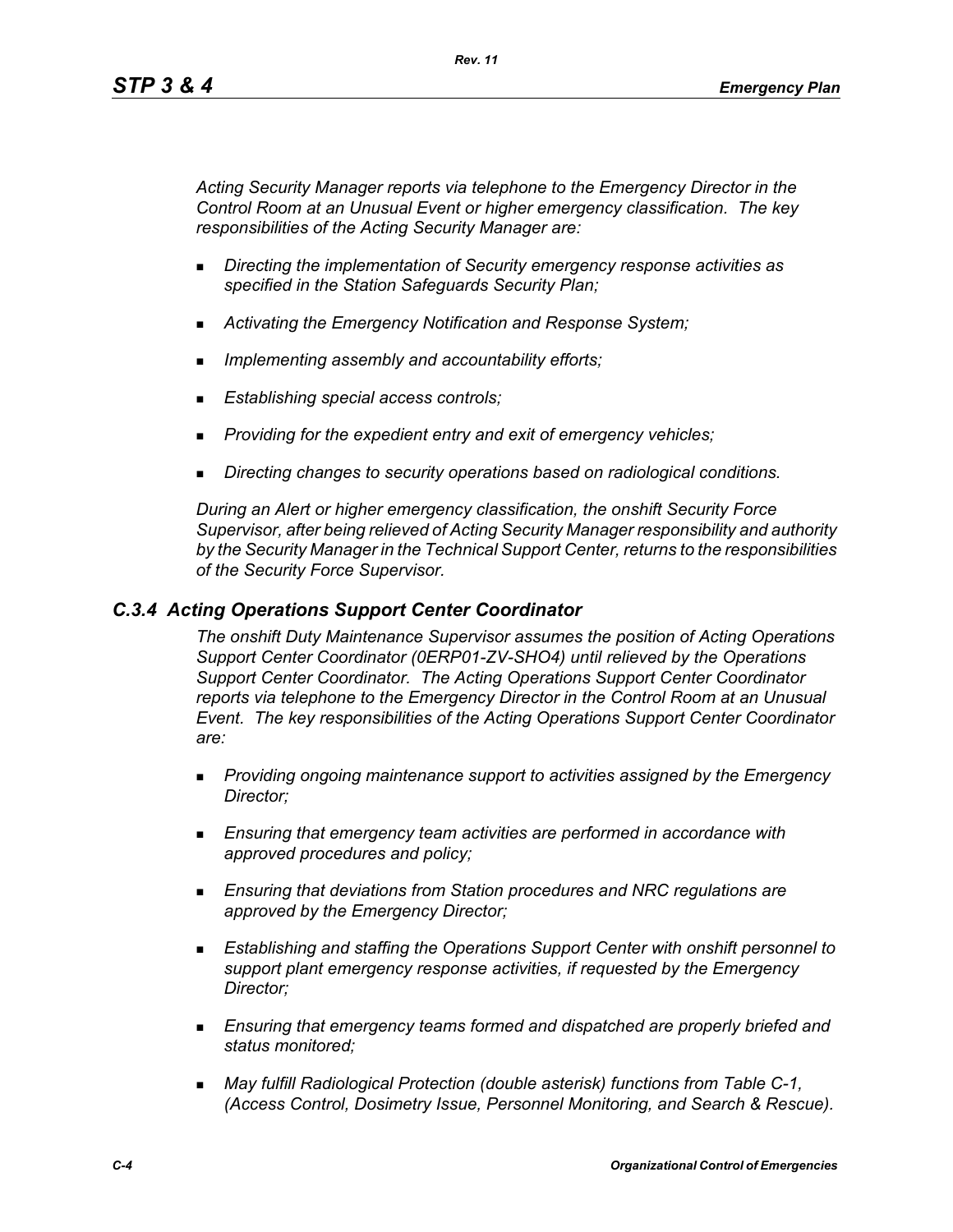*Alert or higher emergency classification, the onshift Duty Maintenance Supervisor, after being relieved of Acting Operations Support Center Coordinator responsibility, supports the Operations Support Center, as required.*

### *C.3.5 Shift Technical Advisor*

*The Shift Technical Advisor* (one per Reactor Type) *has the primary responsibility to assist the Emergency Director in the mitigation of accident consequences. The Shift Technical Advisor is available to Control Room personnel 24 hours per day when either*  of the four *unit*s *is above cold shutdown and is capable of being in the Control Room within ten (10) minutes or less after being notified.*

#### *C.3.6 ENS Communicator*

The onsite ENS Communicator reports to the Control Room at an Unusual Event or higher emergency classification and initiates communications with the Nuclear Regulatory Commission.

*Duties may be performed by the following:*

- *Personnel currently or previously licensed by NRC,*
- *SRO Management Certified Personnel.*

### *C.3.7 Plant Operators*

*The onshift Plant Operations personnel (Licensed and Non-Licensed) are responsible for:*

- *Operations of all reactor-related equipment;*
- *Coordination of activities affecting Station structures, systems and components;*
- *Equipment clearances;*
- *Activation of fire brigade and emergency* medical *teams;*
- *Identification of emergency classifications;*
- *Initiating notification of the Emergency Response Organization.*

*A Plant Operator is assigned to report to the affected unit's control room upon any declaration of the Emergency Plan to act as the State/County Communicator. The State/County Communicator is not required to perform plant operator duties while filling this position. The Staffing identified in Table C-1 is provided to support Emergency Plan and plant operation response requirements. Those Plant Operators not assigned onshift duties in the operation of the units by the Emergency Director report to the Operations Support Center at an Alert or higher emergency classification. The Emergency Director can utilize the Plant Operators via the Acting Operations Support Center Coordinator.*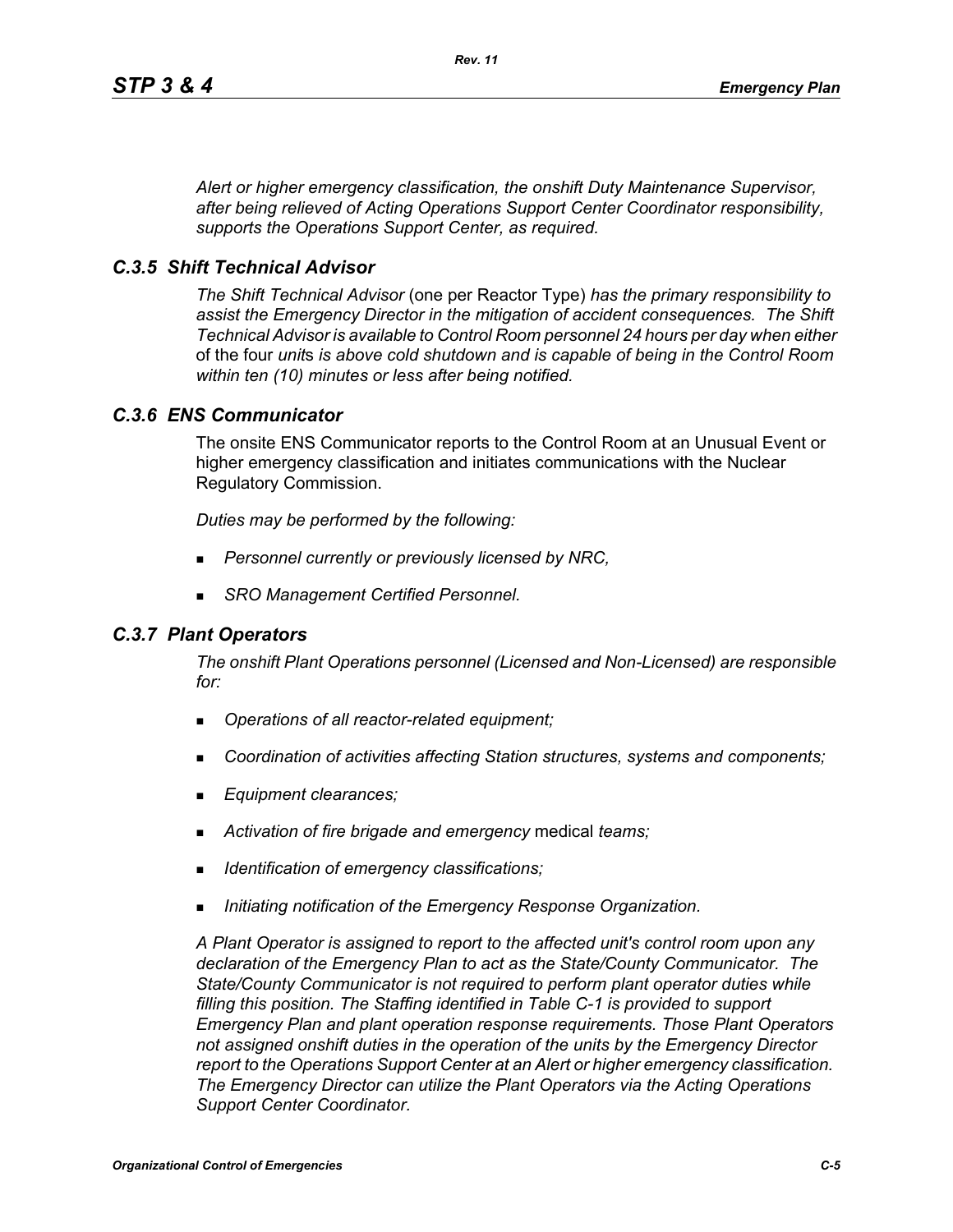# *C.3.8 Onshift Chemistry Technician*

*Onshift Chemistry Technicians are responsible for post accident sampling and analysis. Chemistry personnel report to the Operations Support Center at an Alert or higher emergency classification unless otherwise directed.*

 *May fulfill Radiological Protection (double asterisk) functions from Table C-1, (RP Coverage for Corrective Actions).*

## *C.3.9 Onshift Maintenance*

*The onshift Maintenance personnel report to the Operations Support Center at an Alert or higher emergency classification or at an Unusual Event if the Acting Operations Support Center Coordinator begins activating the Operations Support Center.*

### *C.3.10 Plant Protection*

*Onshift Plant Protection personnel remain at their duty stations in accordance with the Security Plan, unless otherwise directed. Onshift Plant Protection personnel initiate notification of the Emergency Response Organization.*

 *Plant Protection or other suitably qualified individuals will function as the On-site Communicator in the Control Room.*

### *C.3.11 Emergency Response Teams*

*Emergency Response Teams typically consist of personnel who have been trained in the procedures and practices that describe the performance of their duties as Emergency Team members or leaders. As required by the emergency conditions, the Operations Support Center Coordinator may temporarily assign other plant personnel to the Emergency Teams to assist the regular team members during an emergency.*

## *C.4 Emergency Response Organization*

*Those members of the Emergency Response Organization who are not on site at the time of the emergency shall be able to augment the Onshift Response Organization within 60 and 75 minutes of being notified as specified in Table C-1 to provide manning levels recommended in NUREG-0654.*

*The Technical Support Center and Operations Support Center Station Emergency Response Organization are activated at an Alert emergency classification or earlier if directed by the Emergency Director. Positions for these facilities are depicted in Figure C-2 & Figure C-3. The Emergency Operations Facility and Joint Information Center are staffed at the Alert and may be activated at the discretion of the Emergency Director. Positions for these facilities are depicted in Figure C-4 & Figure C-5. The Emergency Operations Facility and Joint Information Center shall be activated at a Site Area Emergency. The Emergency Operations Facility dose projection capability is activated at an Alert classification. If during an Unusual Event the trending of plant conditions indicates the need for additional support, the Emergency Director can activate all or part of the Station Emergency Response Organization to report to the Technical Support Center, Emergency Operations Facility, Joint Information Center or*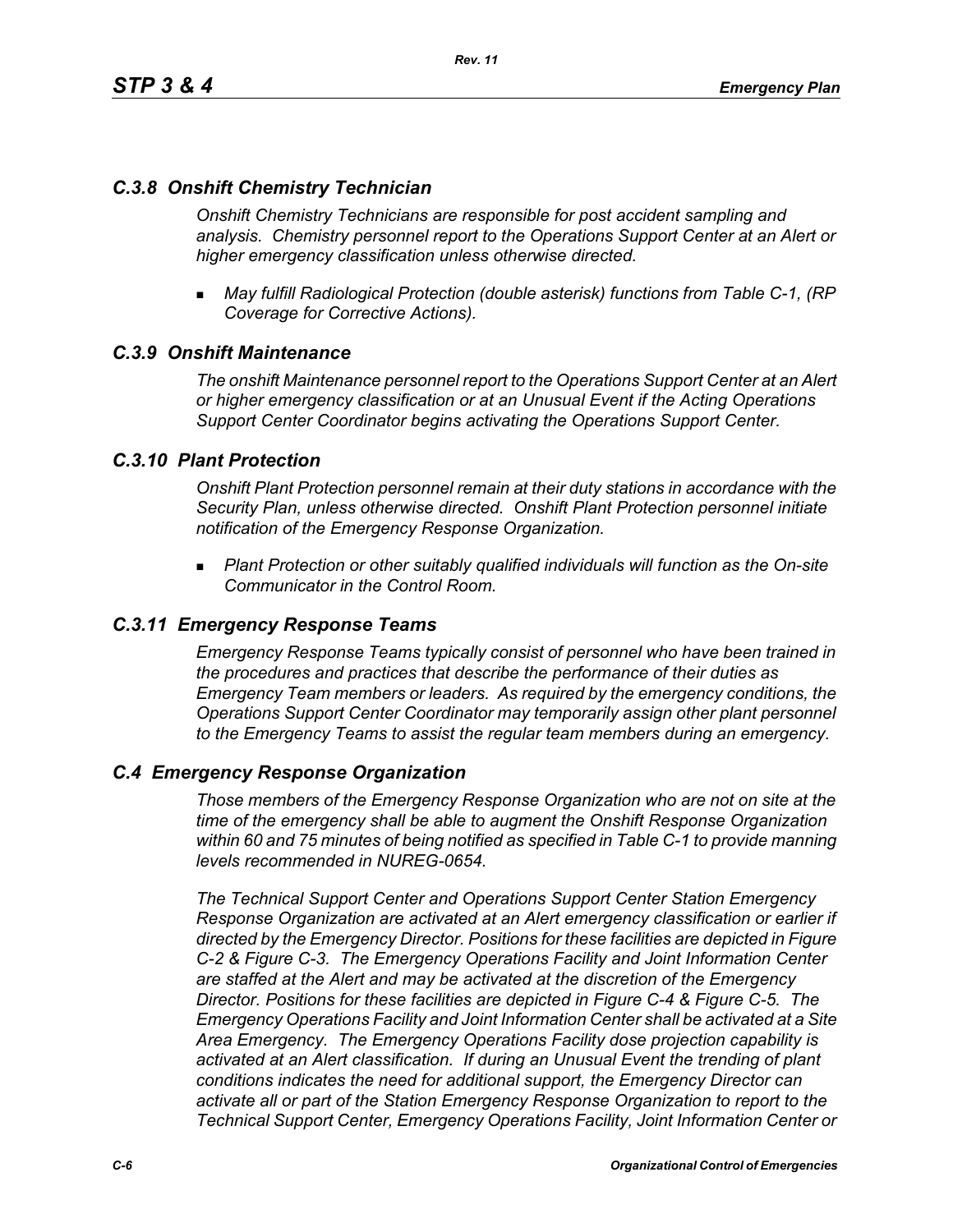*Operations Support Center. The process to maintain a fully staffed Emergency Response Organization is described in 0PGP05-ZV-0003, Emergency Response Organization.*

*Modifications to the Emergency Response Organization may be made by the Emergency Director as required by the complexity of the emergency.*

*The following key Emergency Response Organization positions report to the Technical Support Center, the Operations Support Center, and the Emergency Operations Facility, and are added to the Onshift Response Organization during the declaration and mitigation of an Alert, Site Area Emergency or General Emergency. These positions can be activated by the Emergency Director at an Unusual Event emergency classification.*

#### *C.4.1 Technical Support Center Manager*

*The Technical Support Center Manager reports to the Technical Support Center at an Alert or higher and provides guidance and advice to the Control Room on plant design and coordinating engineering activities in the areas of analysis, design modifications, system response, and offsite protective action recommendations. The Technical Support Center Manager may assume the position of Emergency Director from the Shift Supervisor.*

#### *C.4.2 Operations Manager*

*The Operations Manager reports to the affected Unit's Control Room and directs the implementation of Control Room emergency response activities.*

#### *C.4.3 Radiological Manager*

*The Radiological Manager reports to the Technical Support Center and is responsible for assessing Station radiological and environmental conditions and implementing special radiological protective measures.*

#### *C.4.4 Maintenance Manager*

*The Maintenance Manager reports to the Technical Support Center and is responsible for functioning as the Technical Support Center interface for all repair team activities requested of the Operations Support Center. The Maintenance Manager ensures that supplies, equipment and manpower to support repair efforts are available and coordinates with the other Technical Support Center Managers to establish repair team priorities.* 

### *C.4.5 Technical Manager*

*The Technical Manager reports to the Technical Support Center and is responsible for monitoring the status of plant systems including the three fission product barriers (Fuel Cladding, Reactor Coolant System, and Containment) and identifying potential failures of key systems.*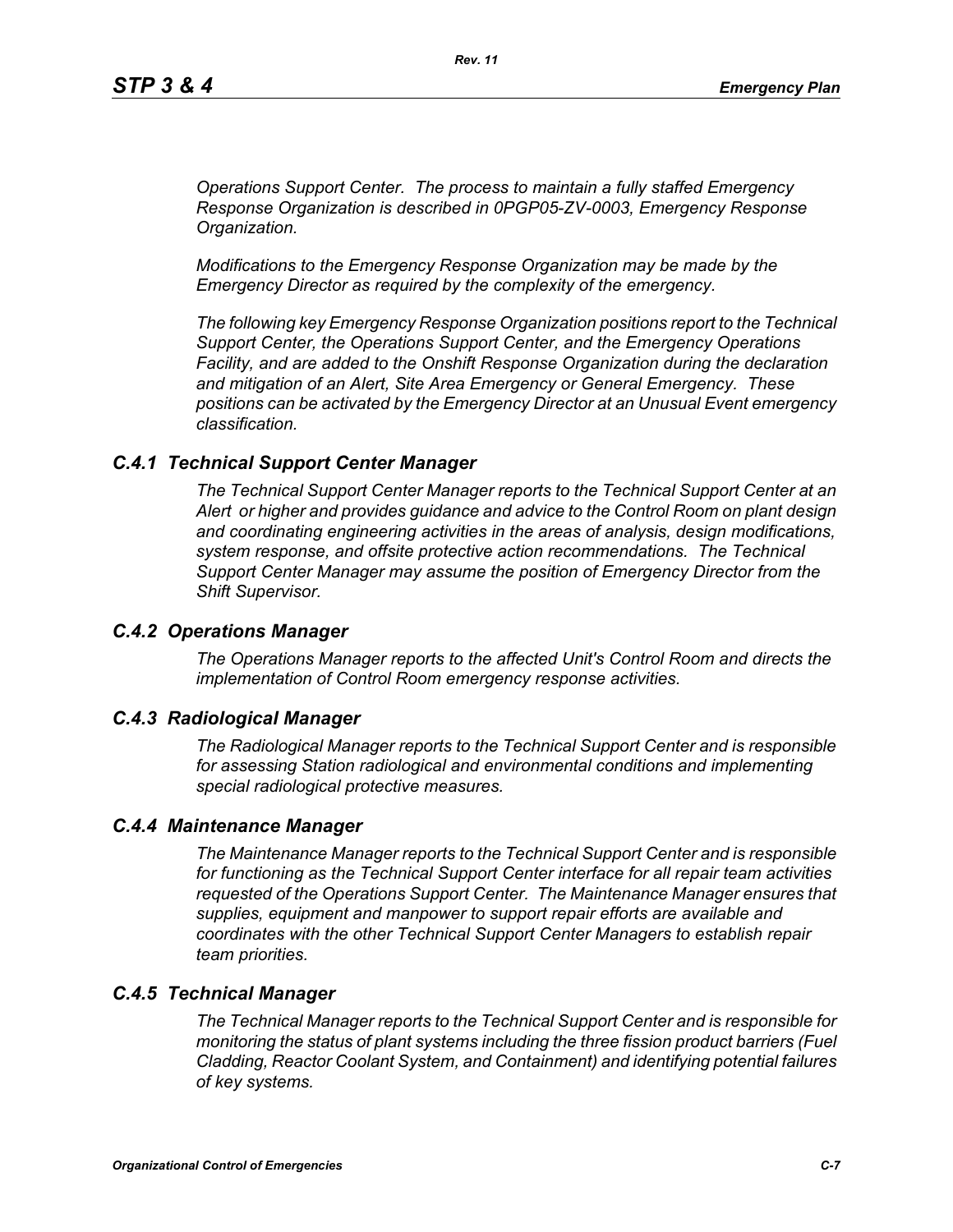## *C.4.6 Security Manager*

*The Security Manager reports to the Technical Support Center and is responsible for directing implementation of onsite security response activities, performing assembly and accountability, and assisting with Protected Area and Owner Controlled Area evacuation.* 

## *C.4.7 Administrative Manager*

*The Administrative Manager reports to the Technical Support Center and is responsible for ensuring necessary documents are available, maintaining an overall file of records generated during the emergency, and ensuring adequate supplies are available in the Technical Support Center.* 

### *C.4.8 Operations Support Center Coordinator*

*The Operations Support Center Coordinator reports to the Operations Support Center at an Alert or higher and assumes responsibility for Operations Support Center activities and ensures accountability of the Operations Support Center is maintained. The Operations Support Center Coordinator ensures that emergency teams formed and dispatched are properly briefed and their status monitored, resources and personnel to perform Operations Support Center activities are adequate, and adequate communications and information flow is maintained with the Technical Support Center. The Operations Support Center Coordinator ensures that deviations from Station procedures and NRC regulations are approved by the Emergency Director.* 

### *C.4.9 Emergency Operations Facility Director*

*The Emergency Operations Facility Director reports to the Emergency Operations Facility at an Alert. At the discretion of the Emergency Director, the Emergency Operations Facility Director may activate the Emergency Operations Facility at the Alert classification. Following activation, at the discretion of the Emergency Director, the Emergency Operations Facility Director may assume Emergency Director authority and responsibilities from either the Technical Support Center Manager or Shift Supervisor, as appropriate. The Emergency Operations Facility Director is responsible*  for ensuring that an ongoing effective interface is maintained with County, State, and *Federal response agencies, functioning as the primary interface with the Station Owners, and functioning as the primary interface with the Executive Officers of the Owners. The Emergency Operations Facility Director ensures a timely response to inquiries and requests for information from financial, legislative and congressional organizations, and approves major expenditures of funds. The Emergency Operations Facility Director may participate in press briefings at the Joint Information Center, if necessary.* 

## *C.4.10 Radiological Director*

*The Radiological Director reports to the Emergency Operations Facility at an Alert and is responsible for assessing offsite radiological and environmental conditions that may impact the public. The Radiological Director directs offsite dose projection activities and advises the Emergency Director on offsite protective action recommendations for*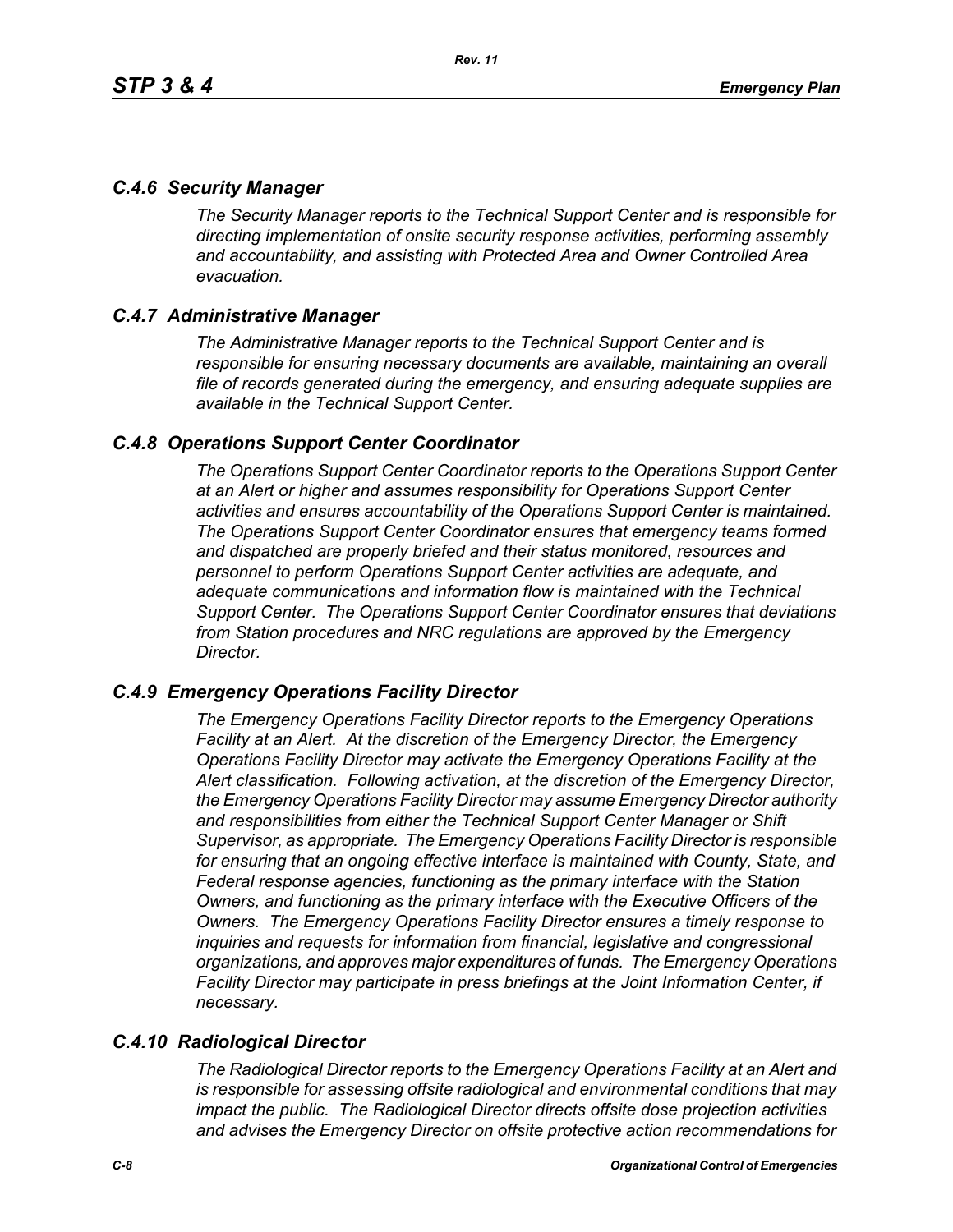*the public. The Radiological Director directs Offsite Field Team activities and environmental sampling support. The Radiological Director coordinates with the Technical Director to determine offsite protective action recommendations based on the status of the fission product barriers and the potential for a radiological release, and monitors radiological parameters which relate to Emergency Action Levels to determine if conditions warrant a change in emergency classification. The Radiological Director reviews and recommends approval of emergency exposures to Emergency Response Organization personnel in excess of Code of Federal Regulations, Title 10, Part 20 limits, determines Emergency Operations Facility radiological habitability, and recommends to the Emergency Director the issuance of Potassium Iodide. The Radiological Director functions as the primary interface with the Department of State Health Services personnel assigned to the Emergency Operations Facility, and manages radioactive waste and radiological control aspects of the Recovery operations.* 

### *C.4.11 Technical Director*

*The Technical Director reports to the Emergency Operations Facility at an Alert and is responsible for coordinating evaluation of plant safety systems and the condition of the primary fission product barriers, and advising the Emergency Operations Facility Director on engineering issues. The Technical Director also monitors the Emergency Action Levels to determine when changes in the emergency classification may be necessary, and coordinates with the Radiological Director to determine offsite protective action recommendations based on plant status and the potential for a radiological release. The Technical Director obtains engineering information requested by Emergency Operations Facility personnel, provides technical assistance to the Technical Support Center, and independently evaluates Technical Support Center engineering activities to determine if the correct engineering priorities are established. The Technical Director assists in coordinating arrangements for obtaining contract-engineering support.* 

### *C.4.12 Support Organization Director*

*The Support Organization Director reports to the Emergency Operations Facility at an Alert and is responsible for coordinating the interaction with offsite agencies and support organizations, ensuring communications systems are maintained operable and additional communications are provided as necessary, and arranges for special assistance to South Texas Project Electric Generating Station employees and their families with special needs during an emergency. The Support Organization Director ensures adequate and timely information is provided to offsite agencies, and ensures arrangements are in place to process support personnel to meet training, security, and radiological requirements. The Support Organization Director coordinates and maintains a status of South Texas Project Electric Generating Station support requested by County, State, and Federal agencies.*

### *C.4.13 Licensing Director*

*The Licensing Director reports to the Emergency Operations Facility at an Alert and monitors the open line between the Control Room and NRC and provides information to the NRC regarding Emergency Operations Facility activities. The Licensing Director*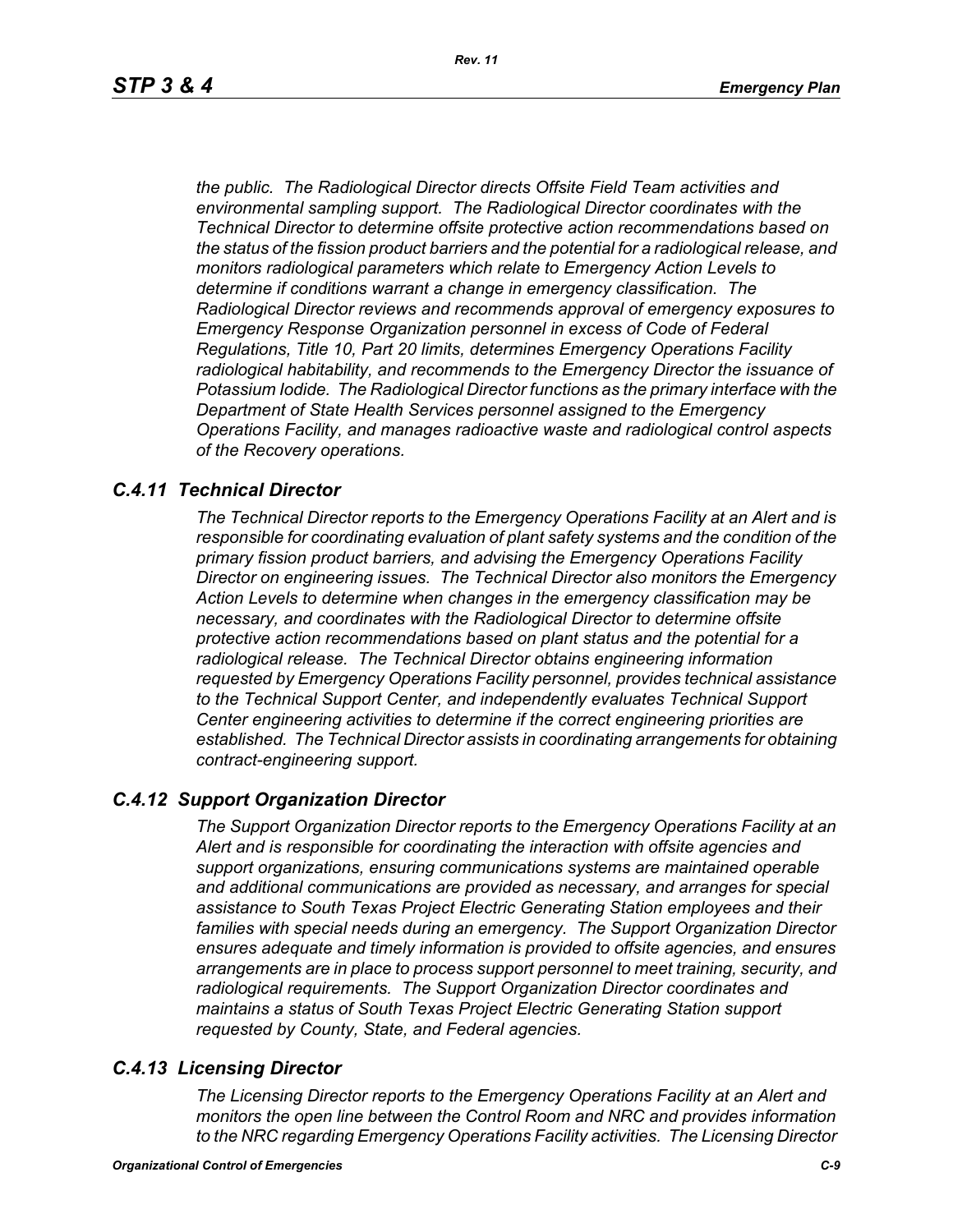*functions as the primary liaison with NRC personnel responding to the emergency, and ensures administrative and logistics support is provided to the NRC.*

## *C.4.14 Joint Information Center Director*

*The Joint Information Center Director reports to the Joint Information Center at an Alert and is responsible for overall JIC management of activation and operation. Provides information to the public of onsite status and conditions. Provides rumor control and public inquiry information. Ensures timely and accurate information is disseminated to the media. Coordinates media tours of emergency facilities.* 

*Discuss plant status with offsite agency Public Information Officers (PIO) located at the JIC as well as the Governor's Division of Emergency Management PIO in Austin when possible. Schedules interviews with the media as needed. Corrects misinformation/ rumors during press briefings and ensures updated news release transmittals.*

### *C.4.15 Company Spokesperson*

*The Company Spokesperson reports to the Joint Information Center at an Alert and is responsible for providing South Texas Project information to the news media. Also approves press releases and maintains contact with the Site Public Affairs Coordinator. Meets with offsite agency Public Information Officers (PIO) prior to news briefings. Designates personnel to make public comment on the emergency. Schedules frequent news conferences in order to apprise media of current information.* 

### *C.4.16 Media Relations Manager*

*The Media Relations Manager reports to the Joint Information Center at an Alert and is responsible for the timely accurate flow of information to the media, coordinates schedules and announces the press briefings and conferences, responds to media inquiries for information, arranges interviews, responds to media telephone inquiries, coordinates tours to other emergency response facilities as directed.*

### *C.4.17 Public Inquiry Manager*

*The Public Inquiry Manager reports to the Joint Information Center at an Alert and is responsible for monitoring media outlets and public inquiries and reports and rectifies erroneous information, coordinates activities of media inquiry telephone responders, ensures monitoring of news outlets, coordinates correction of rumors/media misinformation, provides public inquiry staff with press releases and corrected rumor information.*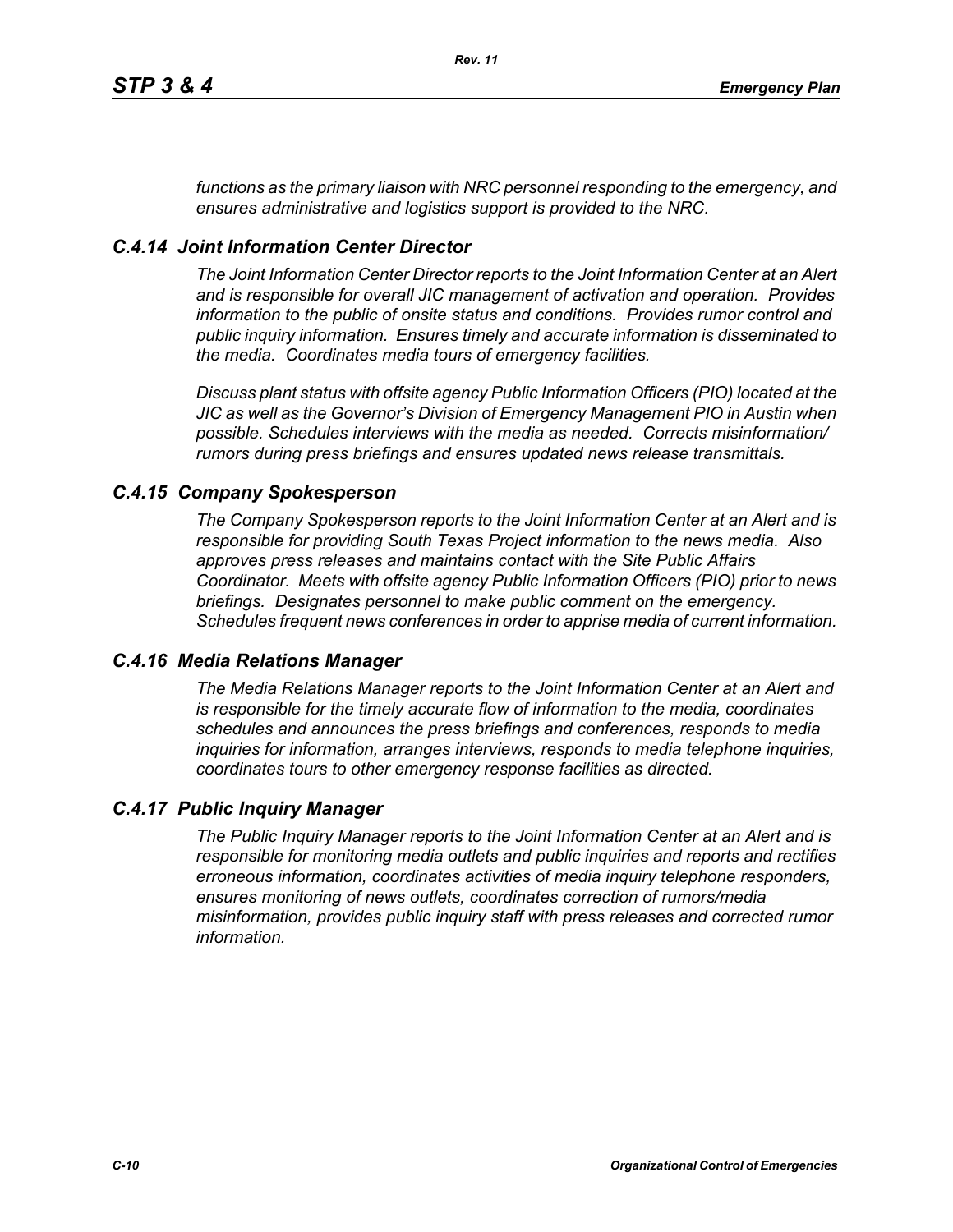| <b>MAJOR</b><br><b>FUNCTIONAL</b><br><b>AREA</b>                                                                | <b>POSITION TITLE</b>                                             | <b>UNIT 1/2</b><br><b>ONSHIFT*</b> | <b>UNIT 3/4</b><br><b>ONSHIFT*</b> | <b>ONSITE</b><br><b>ONSHIFT</b> | <b>AVAILABLE</b><br><b>60 MINUTES</b> | <b>AVAILABLE</b><br><b>75 MINUTES</b> |
|-----------------------------------------------------------------------------------------------------------------|-------------------------------------------------------------------|------------------------------------|------------------------------------|---------------------------------|---------------------------------------|---------------------------------------|
| <b>Plant Operations</b><br>and Assessment<br>of Operational<br>Aspects                                          | <b>Shift Supervisor</b>                                           | $\overline{\phantom{a}}$           |                                    | $\overline{c}$                  |                                       |                                       |
|                                                                                                                 | <b>Unit Supervisor</b>                                            | 1                                  | $\mathcal I$                       | $\qquad \qquad \blacksquare$    |                                       |                                       |
|                                                                                                                 | <b>Reactor Operators</b>                                          | $\overline{c}$                     | $\overline{c}$                     | $\overline{a}$                  | $\overline{a}$                        | $\overline{\phantom{a}}$              |
|                                                                                                                 | <b>Plant Operators</b>                                            | $\overline{c}$                     | $\overline{c}$                     | $\overline{\phantom{0}}$        |                                       |                                       |
|                                                                                                                 | Shift Technical<br>Advisor                                        |                                    |                                    | $1***$                          |                                       |                                       |
|                                                                                                                 | <b>Plant Operations</b><br>Discipline Lead                        |                                    |                                    |                                 |                                       | 1##                                   |
|                                                                                                                 |                                                                   |                                    |                                    |                                 |                                       |                                       |
| Emergency<br>Direction and<br>Control ***<br>(Emergency<br>Director)                                            | <b>Shift Supervisor</b>                                           | $1***$                             | $1***$                             |                                 |                                       |                                       |
|                                                                                                                 |                                                                   |                                    |                                    |                                 |                                       |                                       |
| Notification/<br>Communications                                                                                 |                                                                   |                                    |                                    | $\overline{c}$                  |                                       | $\overline{c}$                        |
|                                                                                                                 |                                                                   |                                    |                                    |                                 |                                       |                                       |
| Radiological<br>Accident<br>Assessment and<br>Support of<br>Operational<br><b>Accident</b><br><b>Assessment</b> | Emergency<br><b>Director</b>                                      |                                    |                                    | $\overline{a}$                  |                                       | 1                                     |
|                                                                                                                 | Senior Health<br><b>Physics Expertise</b><br>(Dose<br>Assessment) |                                    |                                    | $\mathbf{1}$                    |                                       |                                       |
|                                                                                                                 | <b>RP</b> Technicians<br>(onsite/offsite<br>surveys)              |                                    |                                    | $\overline{c}$                  | 3                                     | 4                                     |
|                                                                                                                 | Chemistry<br>Technician                                           |                                    |                                    | $\mathbf{1}$                    |                                       | $\mathcal I$                          |
|                                                                                                                 |                                                                   |                                    |                                    |                                 |                                       |                                       |

### *Table C-1 MINIMUM STAFFING REQUIREMENTS (STPEGS) (Including Capability for Additional Staffing)*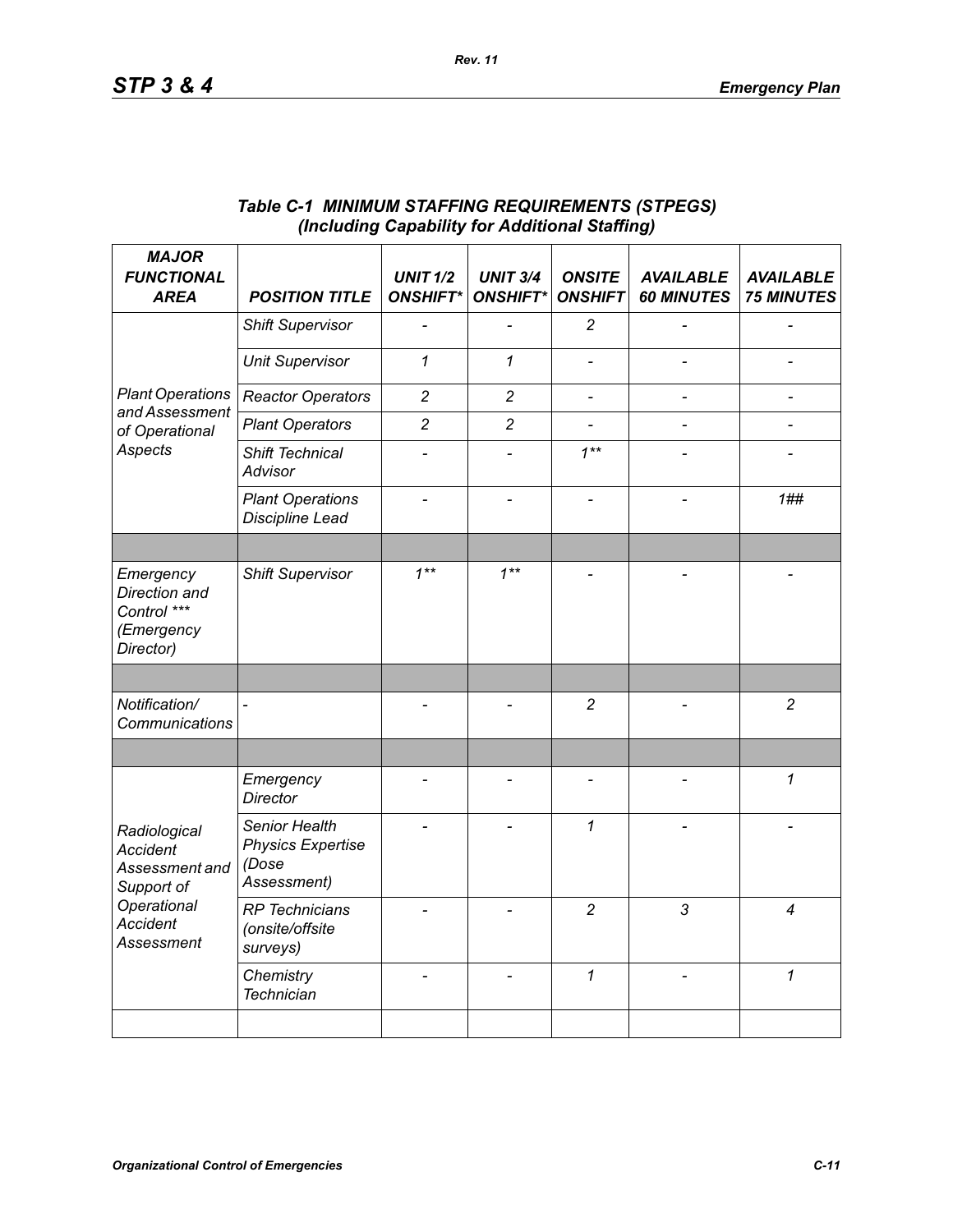| <b>MAJOR</b><br><b>FUNCTIONAL</b><br><b>AREA</b> | <b>POSITION TITLE</b>                                                                                                                                                                      | <b>UNIT 1/2</b><br><b>ONSHIFT*</b> | <b>UNIT 3/4</b><br><b>ONSHIFT*</b> | <b>ONSITE</b><br><b>ONSHIFT</b>                                          | <b>AVAILABLE</b><br><b>60 MINUTES</b> | <b>AVAILABLE</b><br><b>75 MINUTES</b> |
|--------------------------------------------------|--------------------------------------------------------------------------------------------------------------------------------------------------------------------------------------------|------------------------------------|------------------------------------|--------------------------------------------------------------------------|---------------------------------------|---------------------------------------|
| <b>Plant System</b><br>Engineering               | Shift Technical<br>Advisor                                                                                                                                                                 |                                    |                                    | $1***$                                                                   |                                       |                                       |
|                                                  | <b>Nuclear Engineer</b>                                                                                                                                                                    | $\overline{\phantom{a}}$           | $\qquad \qquad \blacksquare$       | $\qquad \qquad \blacksquare$                                             | $\boldsymbol{\mathcal{I}}$            |                                       |
|                                                  | <b>Electrical Engineer</b>                                                                                                                                                                 | $\overline{a}$                     |                                    |                                                                          | $\overline{a}$                        | 1                                     |
|                                                  | Mechanical<br>Engineer                                                                                                                                                                     |                                    |                                    |                                                                          |                                       | $\boldsymbol{\mathcal{I}}$            |
| Repair and<br>Corrective<br><b>Actions</b>       | Radwaste Operator                                                                                                                                                                          | $1***$                             | $1***$                             |                                                                          |                                       |                                       |
|                                                  | Mechanical<br>Maintenance                                                                                                                                                                  |                                    |                                    | $1***$                                                                   | $\overline{\phantom{0}}$              | $\mathbf{1}$                          |
|                                                  | Electrical<br>Maintenance                                                                                                                                                                  | $\overline{a}$                     | $\overline{\phantom{0}}$           | $1**AND$<br>1                                                            | $\frac{1}{2}$                         | $\mathbf{1}$                          |
|                                                  | <b>I&amp;C</b> Technician                                                                                                                                                                  | $\overline{a}$                     | $\overline{a}$                     | 1                                                                        | $\overline{\phantom{0}}$              | $\overline{a}$                        |
|                                                  |                                                                                                                                                                                            |                                    |                                    |                                                                          |                                       |                                       |
| Protective<br><b>Actions</b>                     | <b>RP</b> Technicians<br>(Access<br>Control/RP<br>Coverage for<br>corrective actions,<br>search and rescue,<br>first aid, and fire-<br>fighting/<br>Personnel<br>Monitoring/<br>Dosimetry) |                                    |                                    | $2**$                                                                    | 4                                     |                                       |
|                                                  |                                                                                                                                                                                            |                                    |                                    |                                                                          |                                       |                                       |
| Fire<br>Suppression                              | <b>Plant Operations</b><br>personnel                                                                                                                                                       |                                    |                                    | Fire<br><b>Brigade</b><br>per<br><b>Technical</b><br>Specific-<br>ations | <b>Local Support</b>                  | Local<br>Support                      |
|                                                  |                                                                                                                                                                                            |                                    |                                    |                                                                          |                                       |                                       |

### *Table C-1 MINIMUM STAFFING REQUIREMENTS (STPEGS) (Including Capability for Additional Staffing) (Continued)*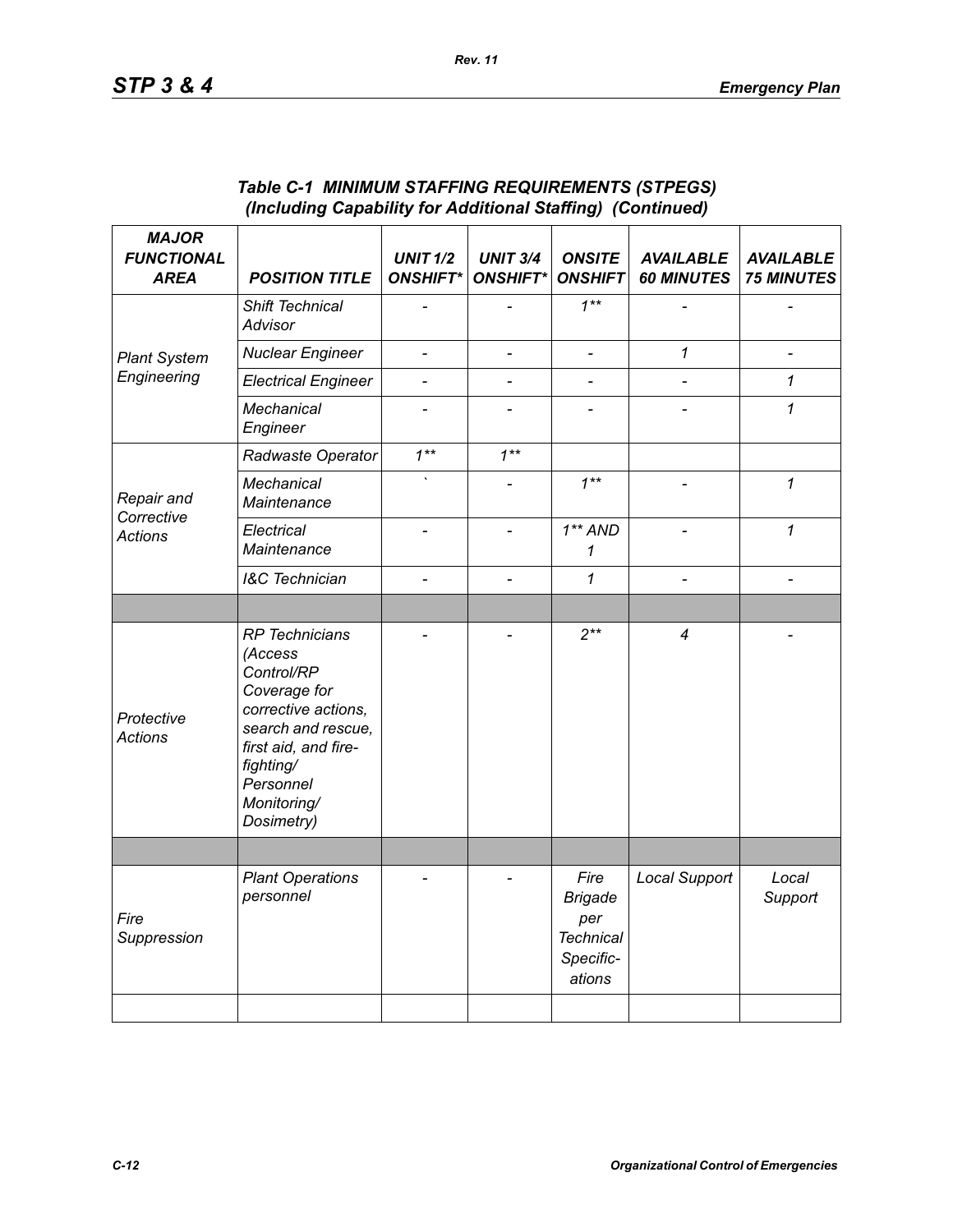| <b>MAJOR</b><br><b>FUNCTIONAL</b><br><b>AREA</b>          | <b>POSITION TITLE</b>                                                                                 | <b>UNIT 1/2</b><br><b>ONSHIFT*</b> | <b>UNIT 3/4</b><br><b>ONSHIFT*I</b> | <b>ONSITE</b><br><b>ONSHIFT</b> | <b>AVAILABLE</b><br><b>60 MINUTES</b> | <b>AVAILABLE</b><br><b>75 MINUTES</b> |
|-----------------------------------------------------------|-------------------------------------------------------------------------------------------------------|------------------------------------|-------------------------------------|---------------------------------|---------------------------------------|---------------------------------------|
| Rescue<br>Operations and<br>First Aid                     | <b>Plant Protection</b><br>Personnel                                                                  |                                    |                                     | $2**$                           | Local Support                         | Local<br>Support                      |
| Site Access<br>Control and<br>Personnel<br>Accountability | <b>Plant Protection</b><br>Personnel<br>(Security/<br>Communications/<br>Personnel<br>Accountability) |                                    |                                     | All per<br>Security<br>Plan     |                                       |                                       |
|                                                           |                                                                                                       |                                    |                                     |                                 |                                       |                                       |
|                                                           | <b>TOTAL</b>                                                                                          | 5                                  | 5                                   | 15                              | 8                                     | 13                                    |

#### *Table C-1 MINIMUM STAFFING REQUIREMENTS (STPEGS) (Including Capability for Additional Staffing) (Continued)*

- *Notes: \* For each unaffected unit in operation, maintain at least one Unit Supervisor, two Reactor Operators, and two Plant Operators. In accordance with Section 6.0 of the Technical Specifications for each unit, the shift crew composition may be less than the minimum number of operators (licensed or non-licensed) shown above for a period of time not to exceed two (2) hours in order to accommodate unexpected absences of on-duty shift crew members, provided immediate actions are taken to restore the crew composition. The minimum staff for a unit in cold shutdown will be one Senior Reactor Operator, one Reactor Operator, and one Plant Operator for that unit.*
	- *\*\* These positions may be covered by onshift personnel assigned other functions.*
	- *\*\*\* Overall, direction of emergency response to be assumed by the Emergency Director at the Emergency Operations Facility when all centers are fully manned. Direction of minute-to-minute facility operation remains with senior manager in the Technical Support Center or Control Room.*
	- *## This position is filled by personnel with plant operations experience*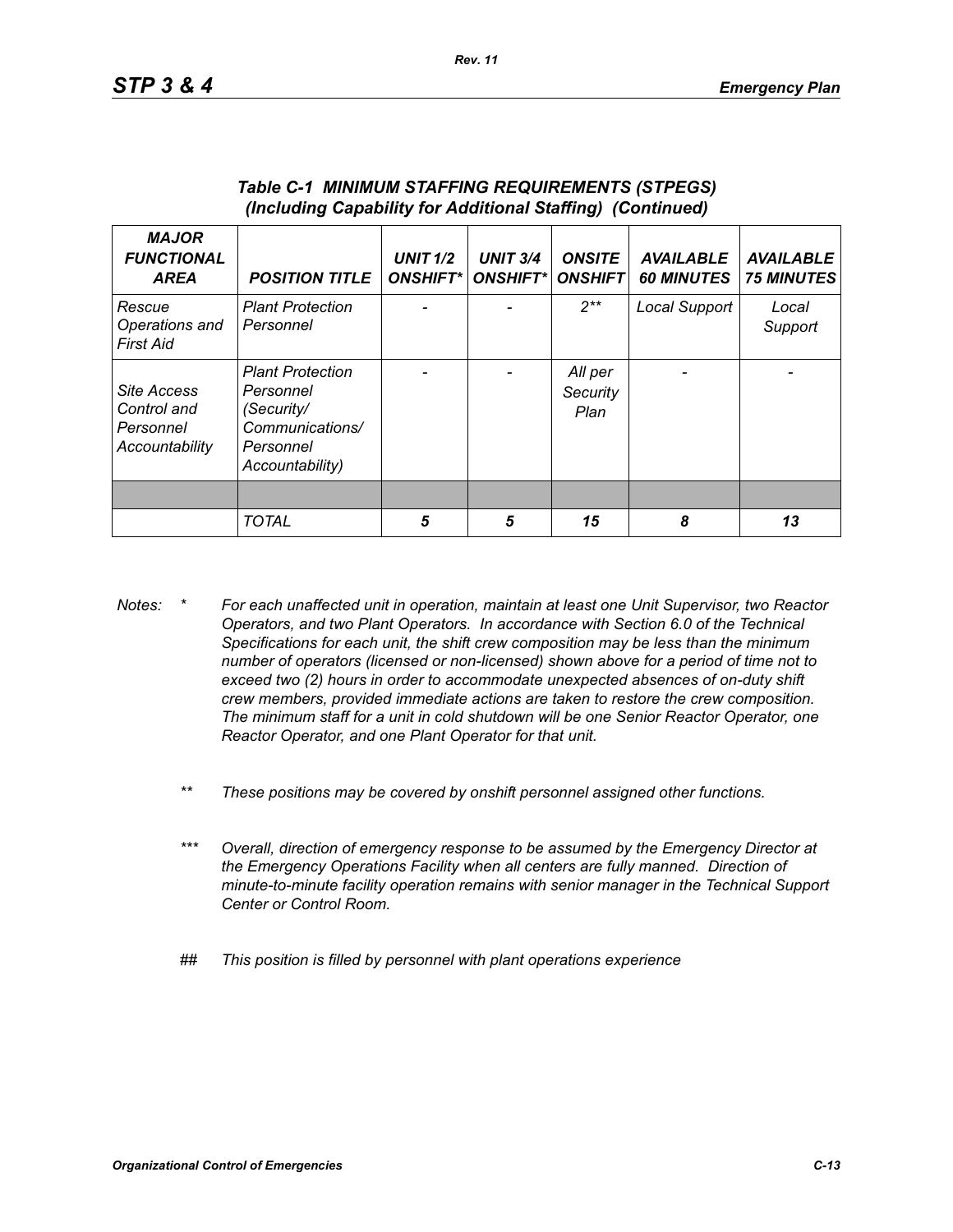

- *( )- Identifies onshift personnel position titles*
- *(1) Shift Supervisor;*
- *(2) Plant Protection*
- *(3) Reactor Operator, currently or previously licensed by NRC, or SRO Management Certified Personnel*
- *(4) Duty Maintenance Supervisor*
- *(5) Plant Operator*
- *(6) Security Force Supervisor*
- *(7) Senior Radiation Protection Technician.*

## *Figure C-1 Onshift Emergency Response Organization*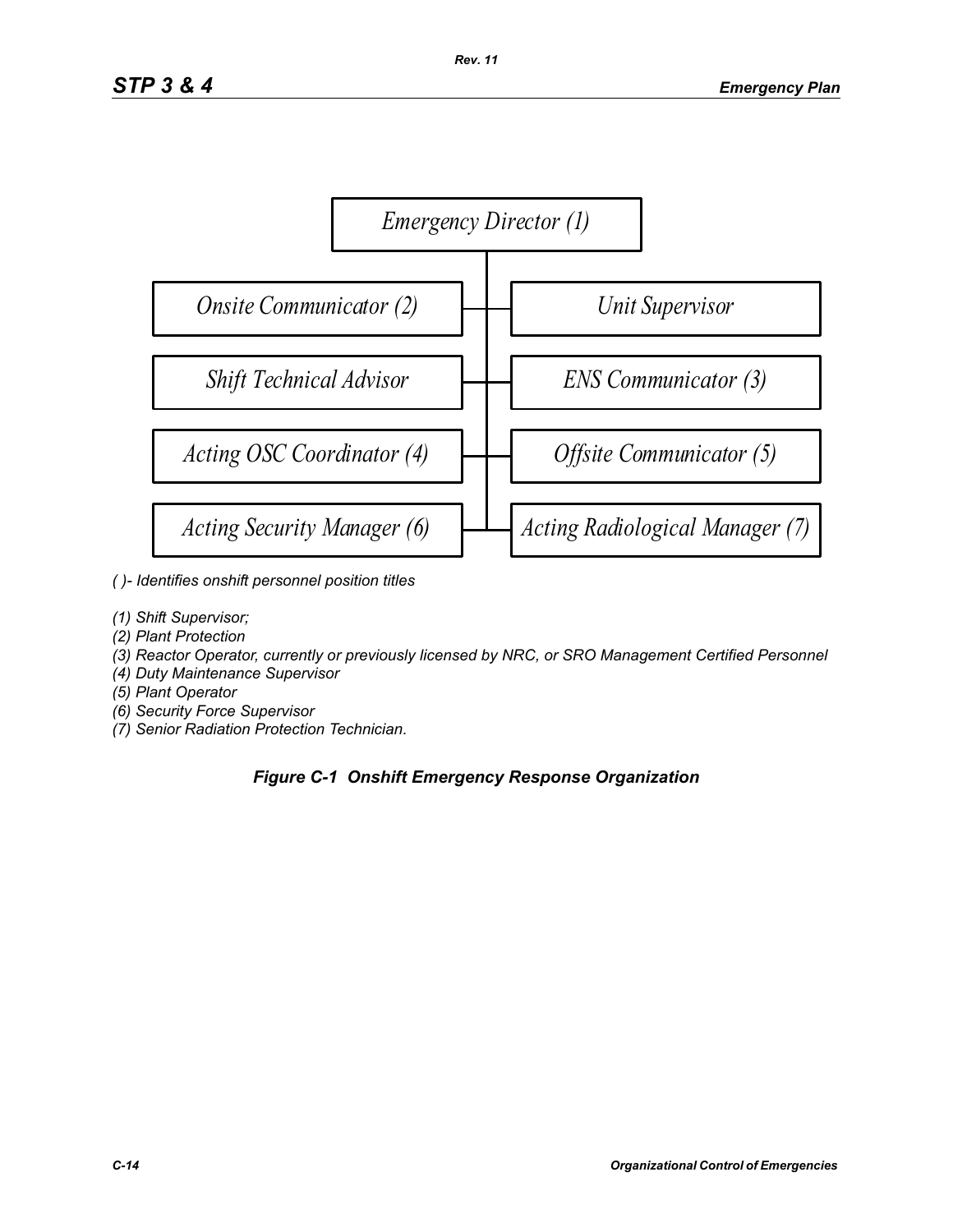

*\*Required Minimum Staffing. The Assistant TSC Manager may fill the TSC Manager position in his absence.* 

## *Figure C-2 Technical Support Center (TSC) Staffing*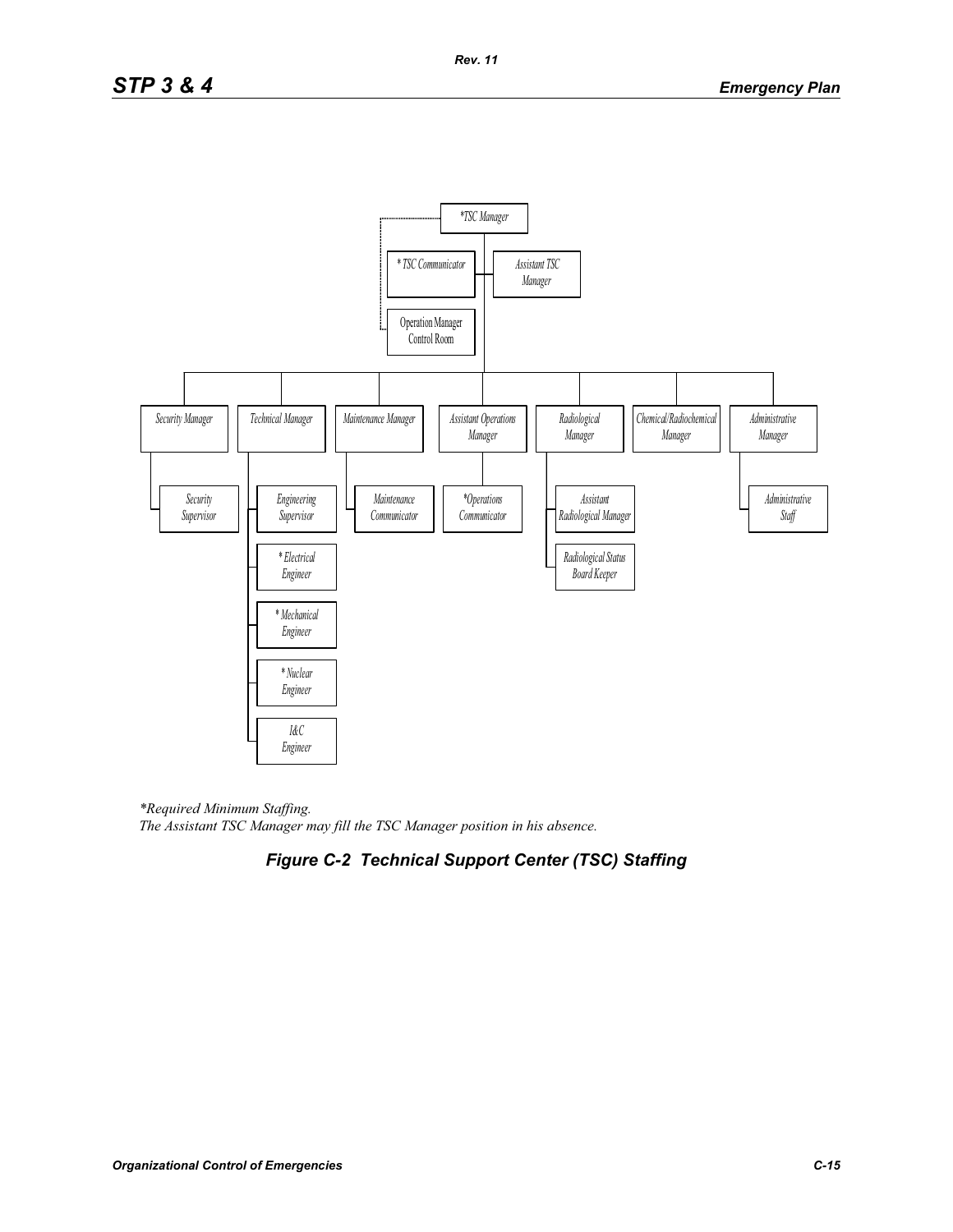

*Required Minimum Staffing: Mechanic, Electricians (2), I&C Technician, Chemistry Technician, and Radiation Protection Technicians (7)* 

# *Figure C-3 Operations Support Center (OSC) Staffing*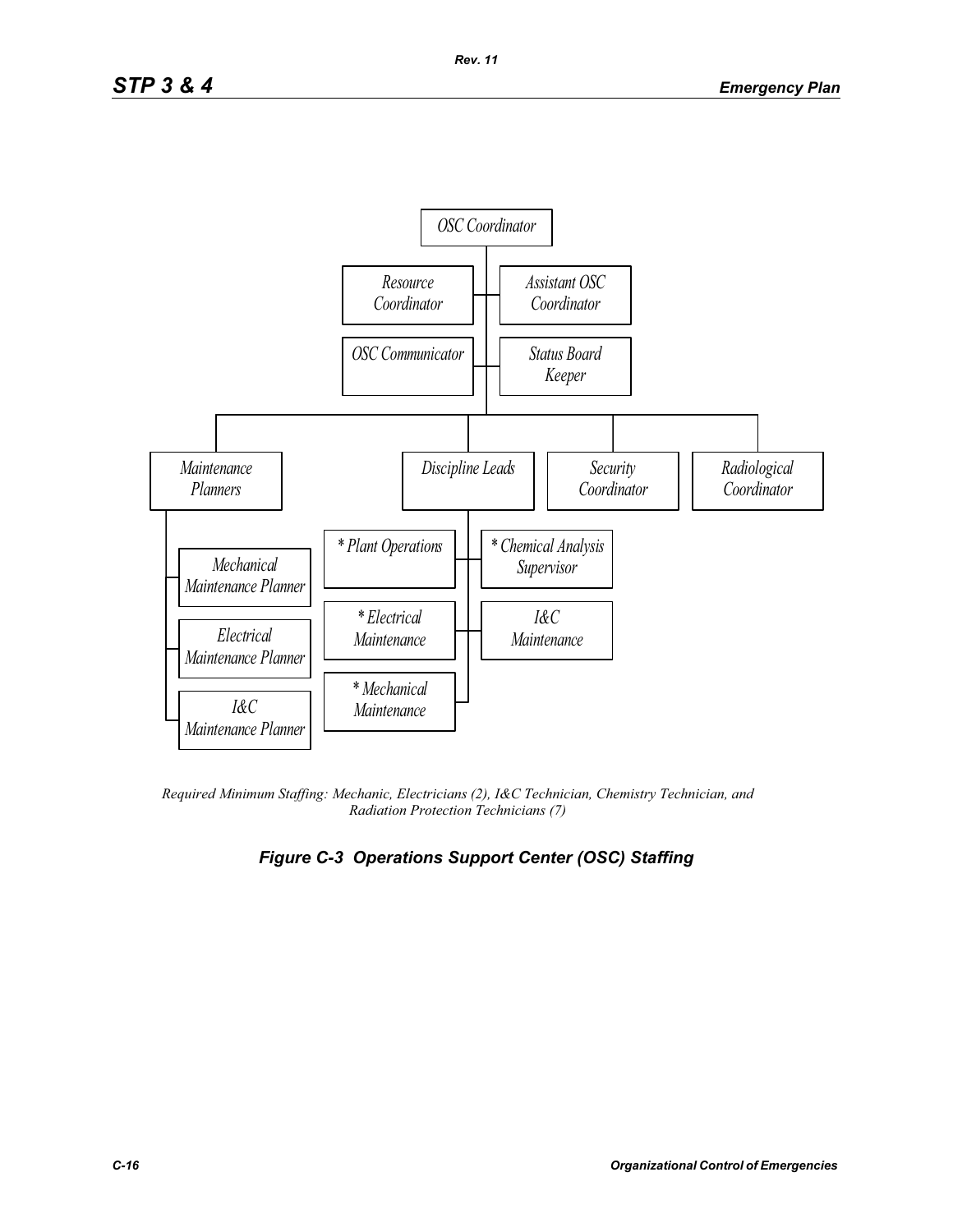

*\*Required Minimum Staffing*

# *Figure C-4 Emergency Operations Facility (EOF) Staffing*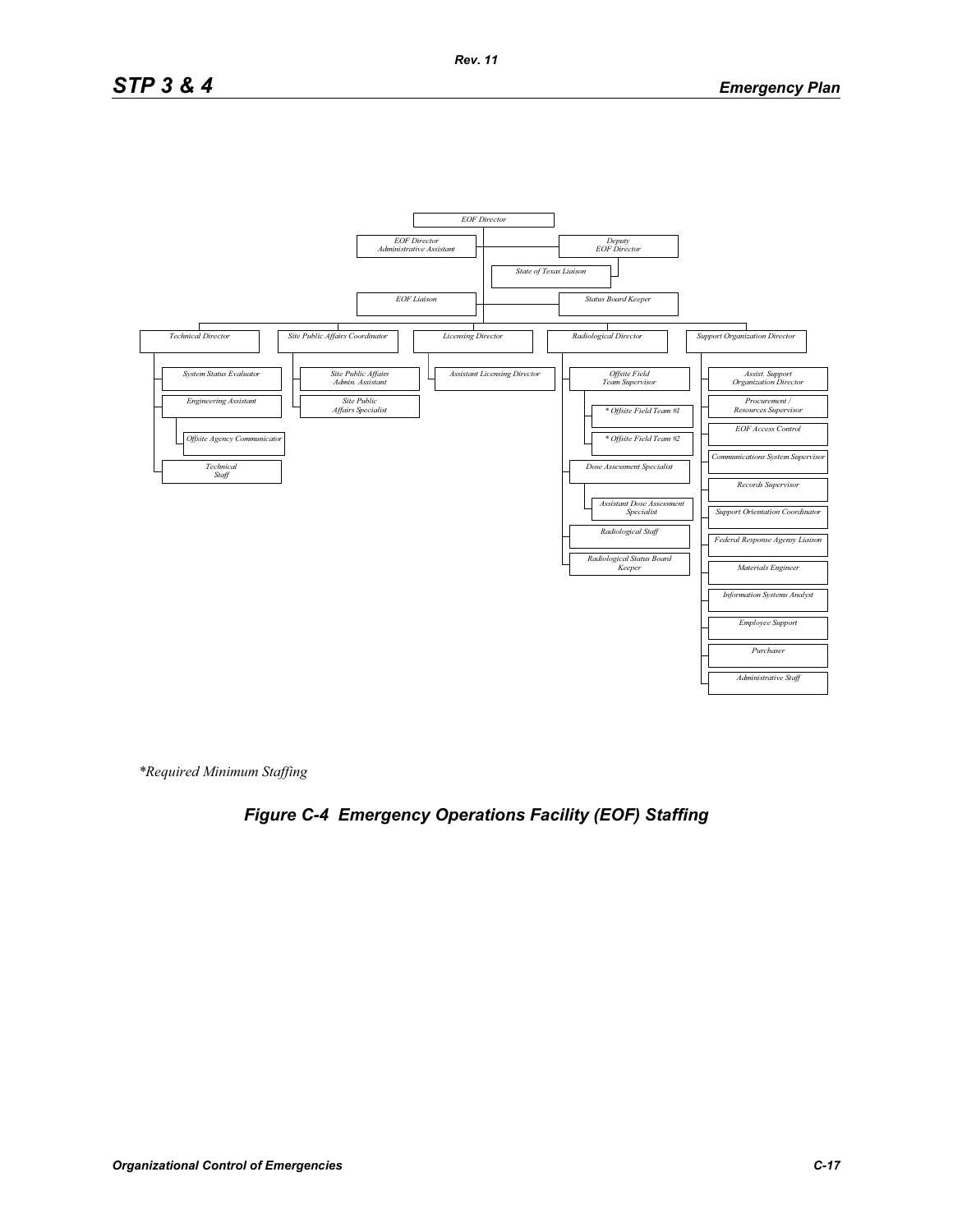

*\* Required Minimum Staffing*

*\*\* Supplied by Local Law Enforcement* 

## *Figure C-5 Joint Information Center (JIC) Staffing*